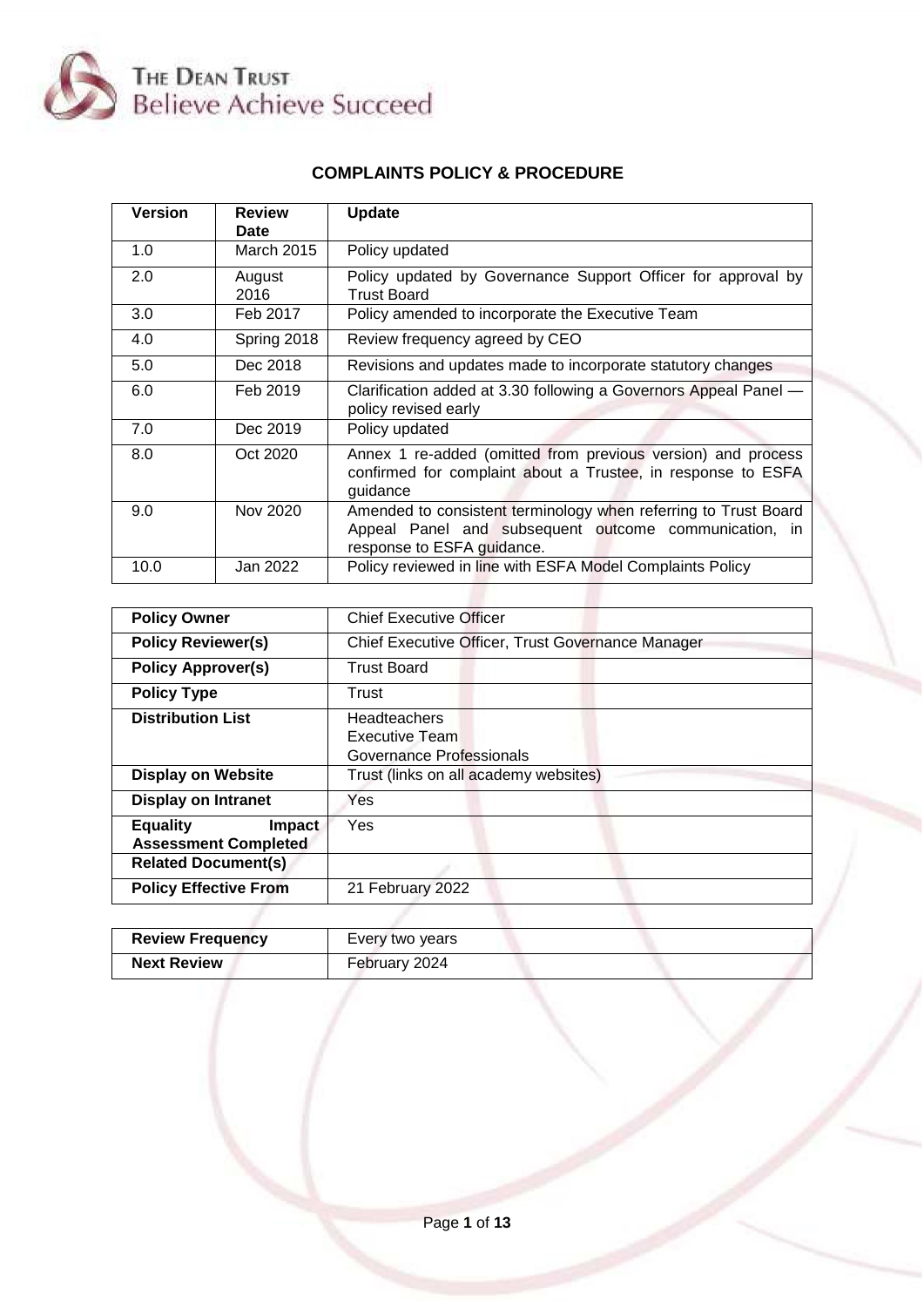

### **Introduction**

### **a. Who can make a complaint?**

This complaints procedure is not limited to parents or carers of children that are registered at any of the Trust's schools. Any person, including members of the public, may make a complaint to The Dean Trust about any provision of facilities or services that we provide. Unless complaints are dealt with under separate statutory procedures (such as appeals relating to exclusions or admissions), we will use this complaints procedure.

### **b. The difference between a concern and a complaint**

A concern may be defined as '*an expression of worry or doubt over an issue considered to be important for which reassurances are sought'*.

A complaint may be defined as '*an expression of dissatisfaction however made, about actions taken or a lack of action*'.

It is in everyone's interest that concerns and complaints are resolved at the earliest possible stage. Many issues can be resolved informally, without the need to use the formal stages of the complaint procedure. The Dean Trust takes concerns seriously and will make every effort to resolve the matter as quickly as possible.

If you have difficulty discussing a concern with a particular member of staff, we will respect your views. In these cases, the Headteacher will refer you to another staff member. Similarly, if the member of staff directly involved feels unable to deal with a concern, the Headteacher will refer you to another staff member. The member of staff may be more senior but does not have to be. The ability to consider the concern objectively and impartially is more important.

We understand however, that there are occasions when people would like to raise their concerns formally. In this case, The Dean Trust will attempt to resolve the issue internally, through the stages outlined within this complaint procedure.

#### **c. How to raise a concern or make a complaint**

A concern or complaint can be made in person, in writing or by telephone. They may also be made by a third party acting on behalf on a complainant, as long as they have appropriate consent to do so.

Complaints against school staff (except the head teacher) should be made in the first instance, to the Headteacher via the school office*.* Please mark them as Private and Confidential.

Complaints that involve or are about the head teacher should be addressed to the Chief Executive Officer, via the Trust office. Please mark them as Private and Confidential.

Complaints about the Chair of Governors, any individual governor or the whole governing body should be addressed to the Chief Executive Officer via the Trust office. Please mark them as Private and Confidential.

Complaints about the Chief Executive Officer (CEO) or a trustee of the Trust, should be addressed to the Chair of Trustees, via the Trust office. Please mark them as Private and Confidential.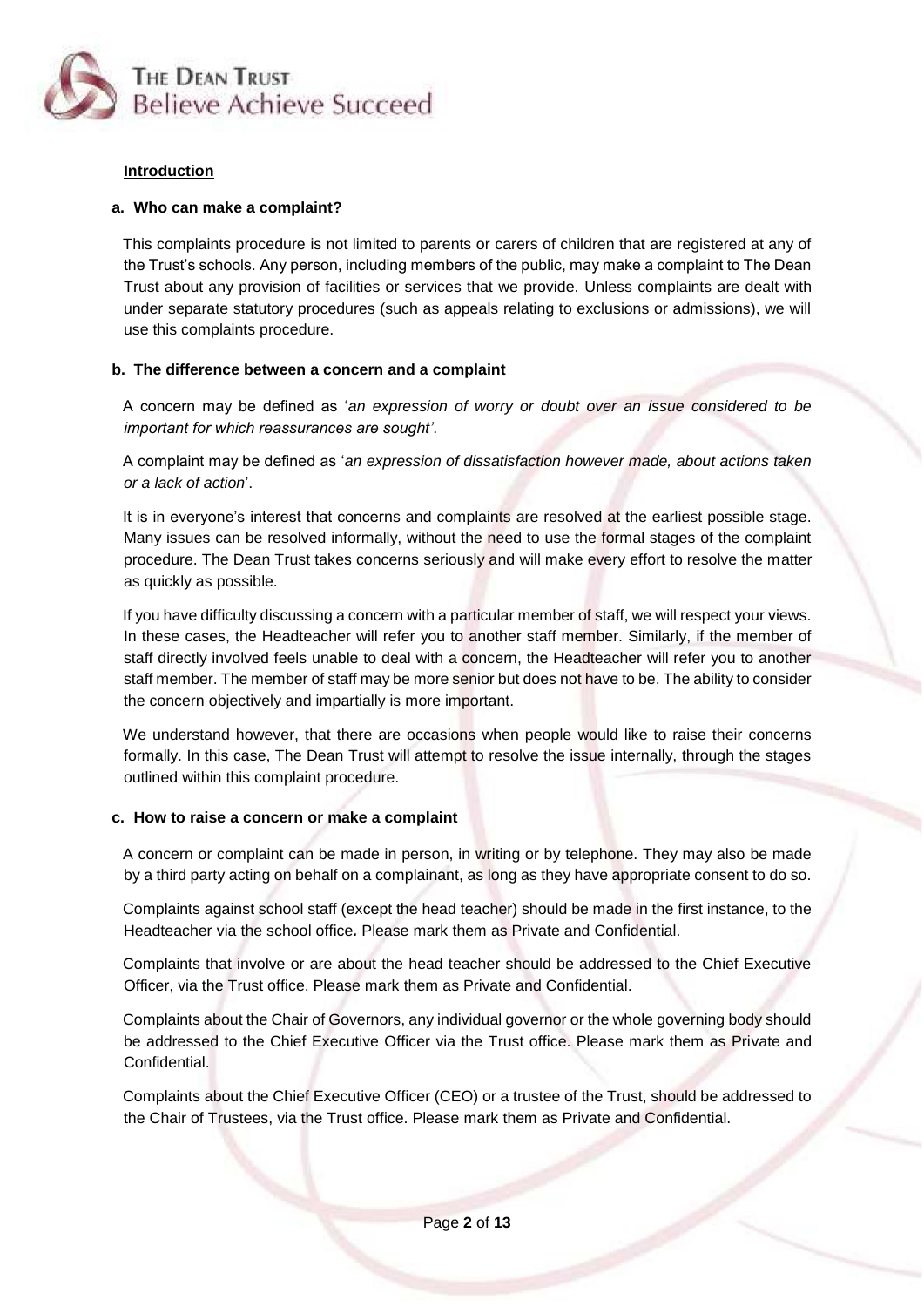

For ease of use, a template complaint form is included at the end of this procedure. If you require help in completing the form, please contact the school or Trust office. You can also ask a third-party organisation for example like the Citizens Advice to help you.

In accordance with equality law, we will consider making reasonable adjustments if required, to enable complainants to access and complete this complaints procedure. For instance, providing information in alternative formats, assisting complainants in raising a formal complaint or holding meetings in accessible locations.

# **d. Anonymous complaints**

We will not normally investigate anonymous complaints. However, the Headteacher or Chair of Governors, if appropriate, will determine whether the complaint warrants an investigation.

# **e. Time scales**

You must raise the complaint within three months of the incident or, where a series of associated incidents have occurred, within three months of the last of these incidents. We will consider complaints made outside of this time frame if exceptional circumstances apply.

# **f. Complaints received outside of term time**

We will consider complaints made outside of term time to have been received on the first school day after the holiday period.

### **g. Scope of this complaint procedure**

This procedure covers all complaints about any provision of community facilities or services by The Dean Trust, other than complaints that are dealt with under other statutory procedures, including those listed below.

| <b>Exceptions</b> |                                                                         | Who to contact                                                                                                                                                                                                                                                                      |
|-------------------|-------------------------------------------------------------------------|-------------------------------------------------------------------------------------------------------------------------------------------------------------------------------------------------------------------------------------------------------------------------------------|
|                   | Admissions to schools                                                   | Concerns about admissions should be handled through a<br>separate process – either through the appeals process or via the                                                                                                                                                           |
|                   |                                                                         | local authority.                                                                                                                                                                                                                                                                    |
|                   | Matters likely to require a<br><b>Child Protection</b><br>Investigation | Complaints about child protection matters are handled under our<br>child protection and safeguarding policy and in accordance with<br>relevant statutory guidance.                                                                                                                  |
|                   |                                                                         | If you have serious concerns, you may wish to contact the local<br>authority designated officer (LADO) who has local responsibility<br>for safeguarding or the Multi-Agency Safeguarding Hub (MASH).<br>The school office will be able to provide you with the relevant<br>details. |
|                   | Exclusion of children from<br>school*                                   | Further information about raising concerns about exclusion can<br>be found at: www.gov.uk/school-discipline-exclusions/exclusions.<br>*Complaints about the application of the behaviour policy can be<br>made through this complaints procedure.                                   |
|                   | Whistleblowing                                                          | The Trust has an internal whistleblowing procedure for all our<br>employees, including temporary staff and contractors.                                                                                                                                                             |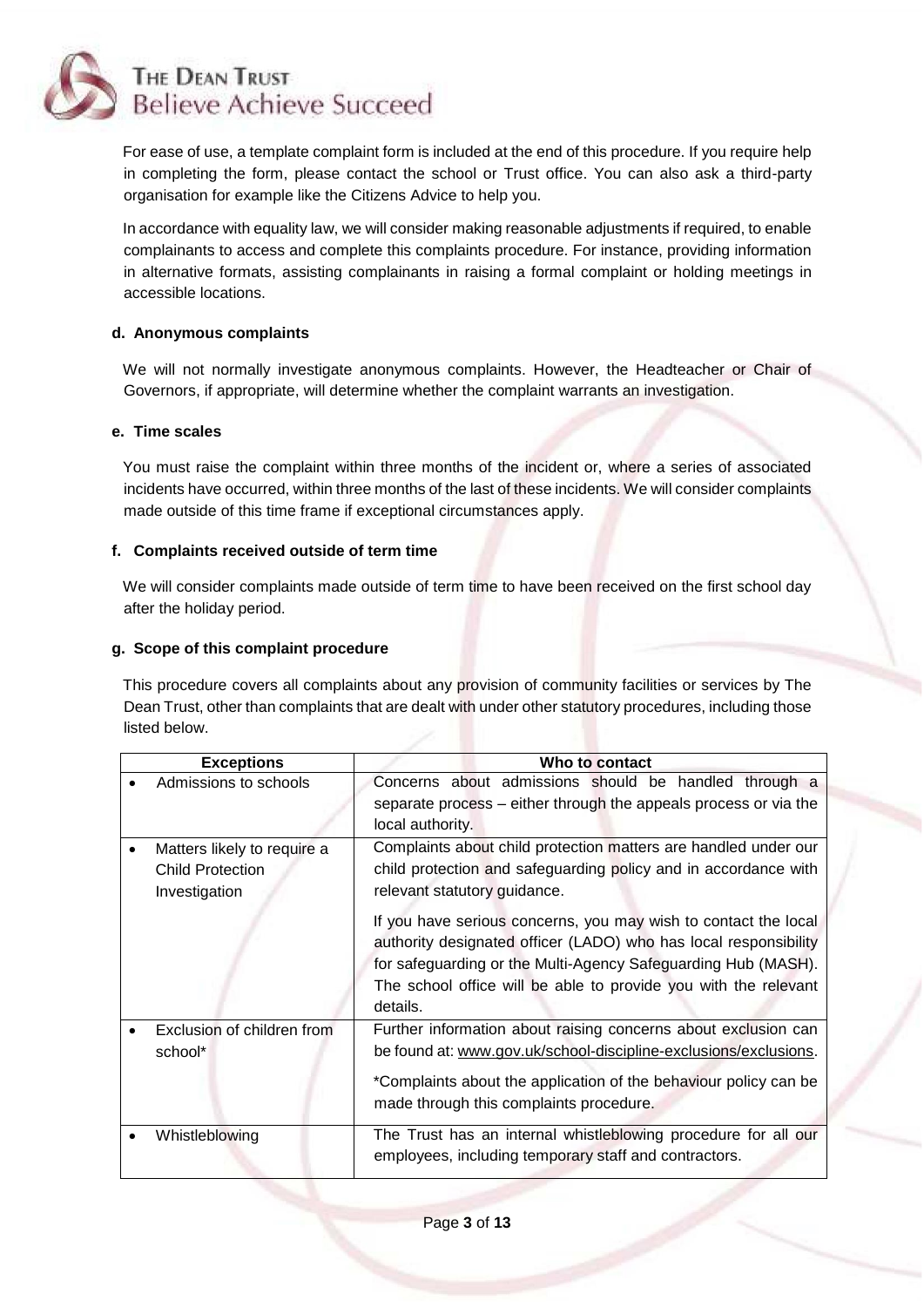

| <b>Exceptions</b> | Who to contact                                                                                                                                                                                                                                                   |
|-------------------|------------------------------------------------------------------------------------------------------------------------------------------------------------------------------------------------------------------------------------------------------------------|
|                   | The Secretary of State for Education is the prescribed person for<br>matters relating to education for whistle-blowers in education who<br>do not want to raise matters direct with their employer. Referrals<br>can be made at: www.education.gov.uk/contactus. |
|                   | Volunteer staff who have concerns about the Trust should<br>complain through this complaint procedure. You may also be able<br>to complain direct to the LA or the Department for Education (see<br>link above), depending on the substance of your complaint.   |
| Staff grievances  | Complaints from staff will be dealt with under the Trust's internal<br>grievance procedures.                                                                                                                                                                     |
| Staff conduct     | Complaints about staff will be dealt with under the Trust's internal<br>disciplinary procedures, if appropriate.                                                                                                                                                 |
|                   | Complainants will not be informed of any disciplinary action taken<br>against a staff member as a result of a complaint. However, the<br>complainant will be notified that the matter is being addressed.                                                        |

If other bodies are investigating aspects of the complaint, for example the police, local authority (LA) safeguarding teams or Tribunals, this may impact on our ability to adhere to the timescales within this procedure or result in the procedure being suspended until those public bodies have completed their investigations. If this happens, we will inform you of a proposed new timescale.

If a complainant commences legal action against The Dean Trust in relation to their complaint, we will consider whether to suspend the complaints procedure until those legal proceedings have concluded.

# **The Dean Trust Complaints Process**

The Dean Trust is committed to ensuring all concerns expressed by a pupil, parent, carer or any individual or organisation be resolved as quickly as possible without the need for escalation. However, where resolution is not achieved quickly, this policy sets out the formal procedure should a person raising the complaint remain dissatisfied. All schools within The Dean Trust will follow the stages within this policy

# **1. Scope**

- Stage 1 Informal resolution to concern e.g. class teacher, pastoral, Head of Year etc.
- Stage 2 Formal complaint heard by Head of Department/Head of Year/Deputy Headteacher/SLT
- Stage 3 Formal complaint heard by the Headteacher or equivalent
- Stage 4 Formal complaint reviewed by Executive Team Member
- Stage 5 Formal complaint heard by Trust Board Appeal Panel
- Stage 6 Handling of complaint referred to the Education & Skills Funding Agency (ESFA).
- 1.1 This complaints policy is compliant with 'The Education (Independent Schools Standards) Regulations 2014, Part 7 — Manner in which complaints are handled'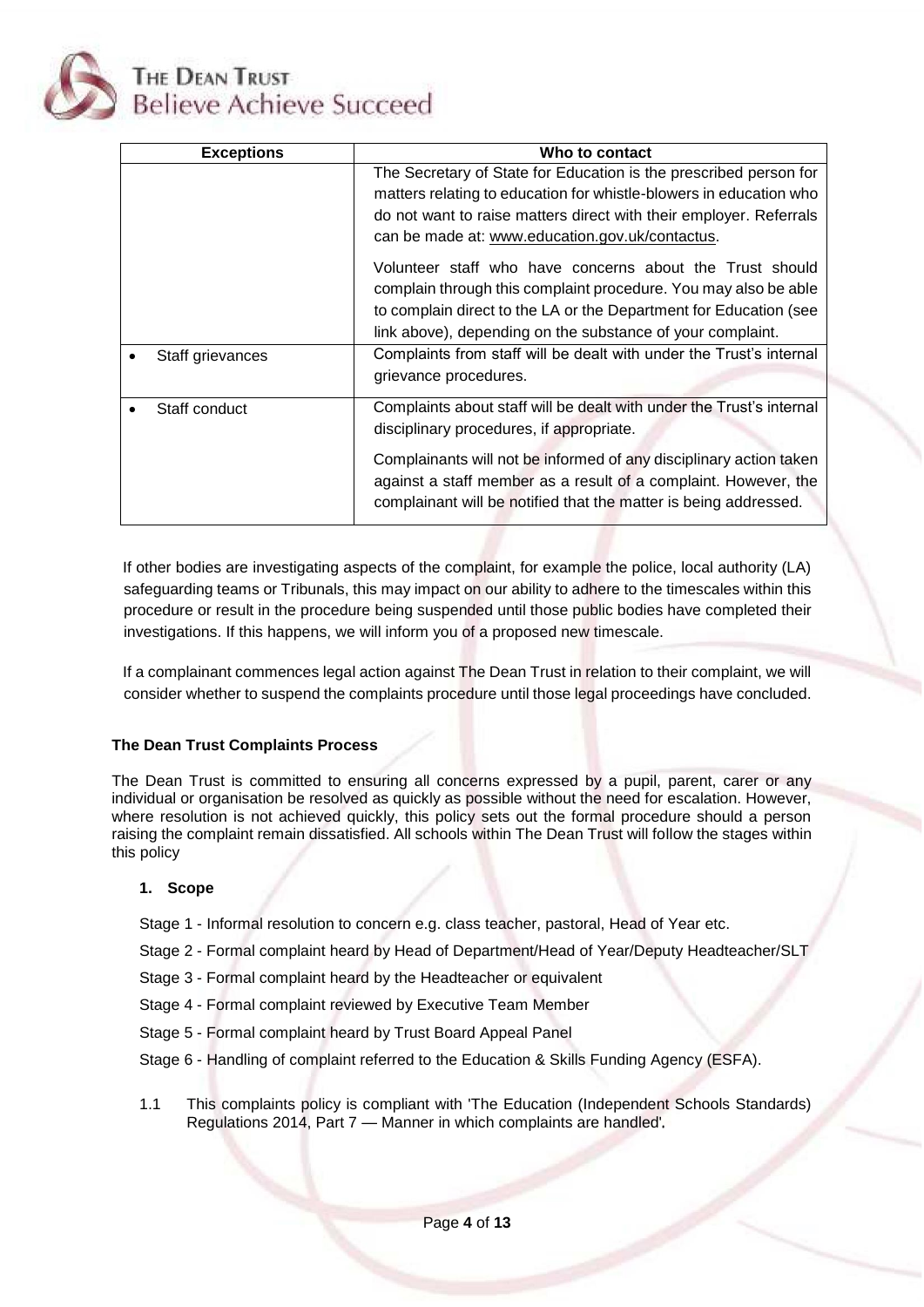

# **2. Policy**

- 2.1 We will listen to all concerns, complaints, suggestions and compliments of all our customers and see them as opportunities to improve the quality of the service we provide.
- 2.2 Line Managers or other delegated managers will investigate a complaint about a member of staff.
- 2.3 The School will retain a written record of all complaints, the actions taken and at what stage they were resolved.
- 2.4 All written records, statements and correspondence relating to an individual complaint will be treated with complete confidentiality. However, the School is required to make these records available to the Secretary of State or a body conducting an inspection under section 109 of the 2008 Education Act, if they request access to them.
- 2.5 Written information sent out to a complainant may be in either electronic format or in 'hard copy' as the School sees fit.
- 2.6 The Trust has five stages to its complaint procedure:
	- i. Informal procedure (e.g. Class teacher, Pastoral Manager, Head of Year or most appropriate person)
	- ii. Formal procedure (e.g. Staff member Head of Department, Head of Year, Deputy Headteacher or SLT member)
	- iii. Formal procedure Headteacher or equivalent
	- iv. Formal procedure reviewed by Executive Team Member
	- v. Formal procedure Trust Board Appeal Panel
- 2.7 The principles applied by all staff and Governors in applying the complaints procedure are that implementation of the procedure will be:
	- Impartial
	- Non-adversarial
	- **Timely**
	- **Objective**
	- Evidence based
	- Respects confidentiality
	- **Fair**
	- Addresses all of the points at issue
	- Provides an effective response
	- Provides appropriate redress where necessary
	- Is reported to the senior leadership team so that services can be improved where necessary
- 2.8 It is in everyone's interest that complaints are resolved at the earliest possible stage. The experience of the first contact between the complainant and the School can be crucial in determining whether the complaint will escalate. To that end, staff will be periodically made aware of the procedures so that they know what to do when they receive a concern or a complaint.
- 2.9 At each stage of the complaint procedure an indication of what resolution the complainant is seeking should be given. In considering how a complaint may be resolved the member of staff will give due regard to the seriousness of the complaint. It may be appropriate in order to bring the complaint to a resolution for the member of staff to offer either:
	- An explanation
	- An apology
	- Reassurance of steps that have been taken to prevent a recurrence of the relevant events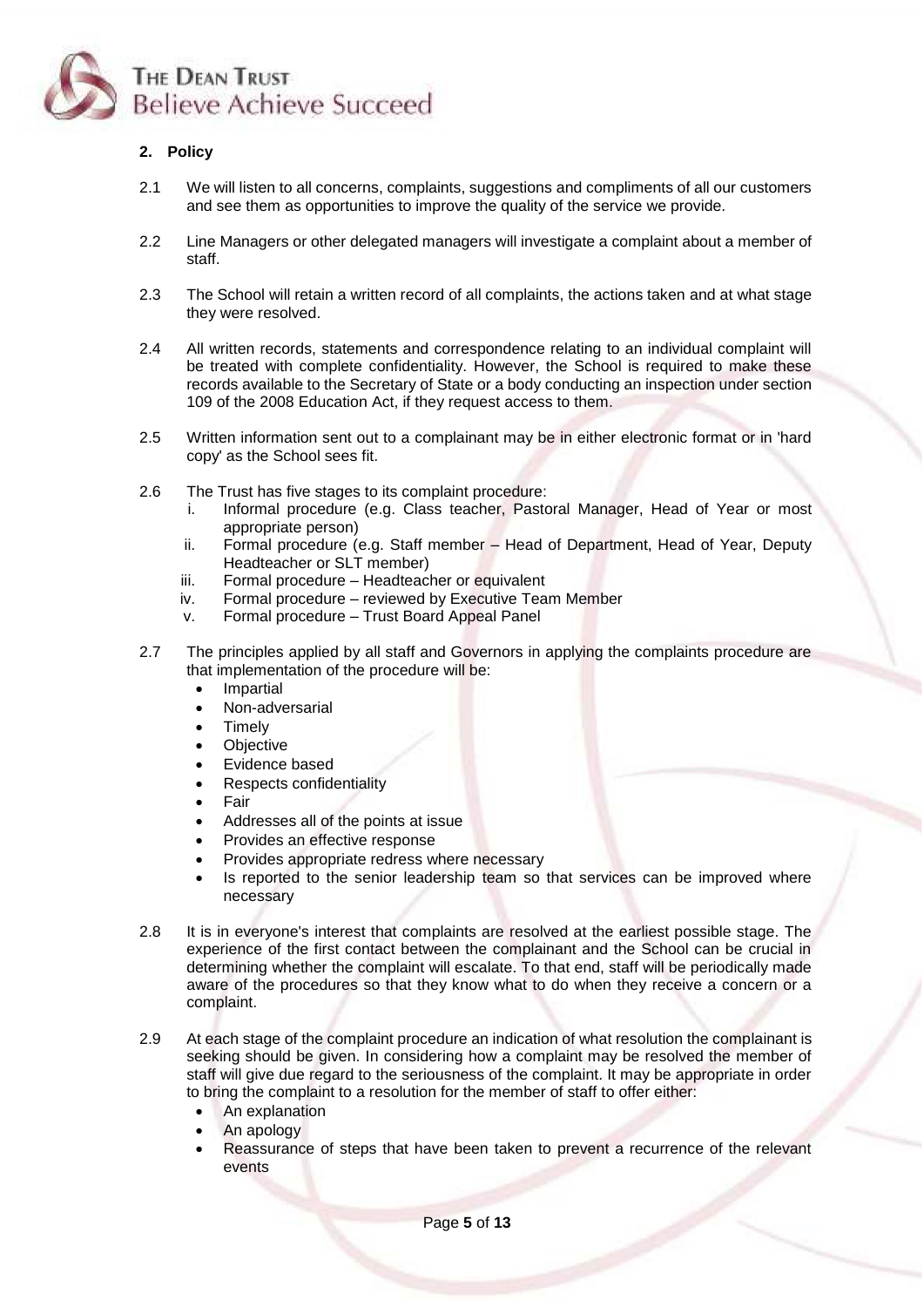

- Reassurance that the School will undertake a review of its policies in light of the complaint
- 2.10 The purpose of this procedure is to identify all of the facts that are pertinent to the complaint so that it can be resolved to the satisfaction of the complainant. However, there may be occasions when, despite all stages of the procedure being followed, the complainant remains dissatisfied. If the complainant then tries to reopen the same issue, the Chief Executive Officer, Chair of Trustees or Chair of the Local Governing Committee is able to inform them in writing that the procedure has been exhausted and that the matter is now closed.
- 2.11 The complaints procedure sets out the time limits for each stage of the complaints processes. However, where a complaint is of a particularly complex nature, or further investigations are required to ascertain facts, new time limits can be set. The complainant will be sent the details of any changes to the deadlines with an explanation for the delay.
- 2.12 The Trust reserves the right to request that at any time the complaint be put in writing to avoid potential ambiguity.
- 2.13 This complaints policy & procedure will be available via each school's website.

#### **3. Procedure**

#### **The Five Stages of the Complaints Procedure**

- 3.1 The complaints procedure has five clear levels. The policy is to try to deal with the complaint, to the satisfaction of the complainant, at the earliest possible level.
- 3.2 Only if the complaint cannot be resolved at the informal level would it be escalated to the formal level. Only if the complaint cannot be subsequently resolved at the formal level, should it be escalated to a Trust Board Appeal Panel.

### **Principles of Investigating a Complaint**

- 3.3 The principles that will be the basis for all investigations of complaints will be that the investigation:
	- Clarifies the nature of the complaint and what remains unresolved
	- Establish **what** has happened so far, and **who** has been involved
	- Clarifies what the complainant feels would put things right
	- Interviews those involved in the matter and/or those complained of, allowing them to be accompanied if they wish
	- Conducts the interview with an open mind
	- Keeps a written record of the interview

#### **Stage 1 - Informal Procedure Heard by a Class Teacher, Pastoral or Head of Year**

- 3.4 All staff can deal with concerns or complaints without the need to resort to a formal procedure. Most concerns and complaints can be satisfactorily resolved at this stage and the School values informal meetings and discussions to facilitate an early resolution. The School will maintain a record of any issues for future reference.
- 3.5 The importance of dialogue through informal discussion means it would be expected that most issues would be resolved within 10 school days. Should this informal stage require more time then the School will inform the complainant of this in writing as soon as this is known.
- 3.6 If the complaint is about the Headteacher or equivalent, or a Governor then a member of the Trust's Executive Team will consider the complaint at the informal level. If the complaint is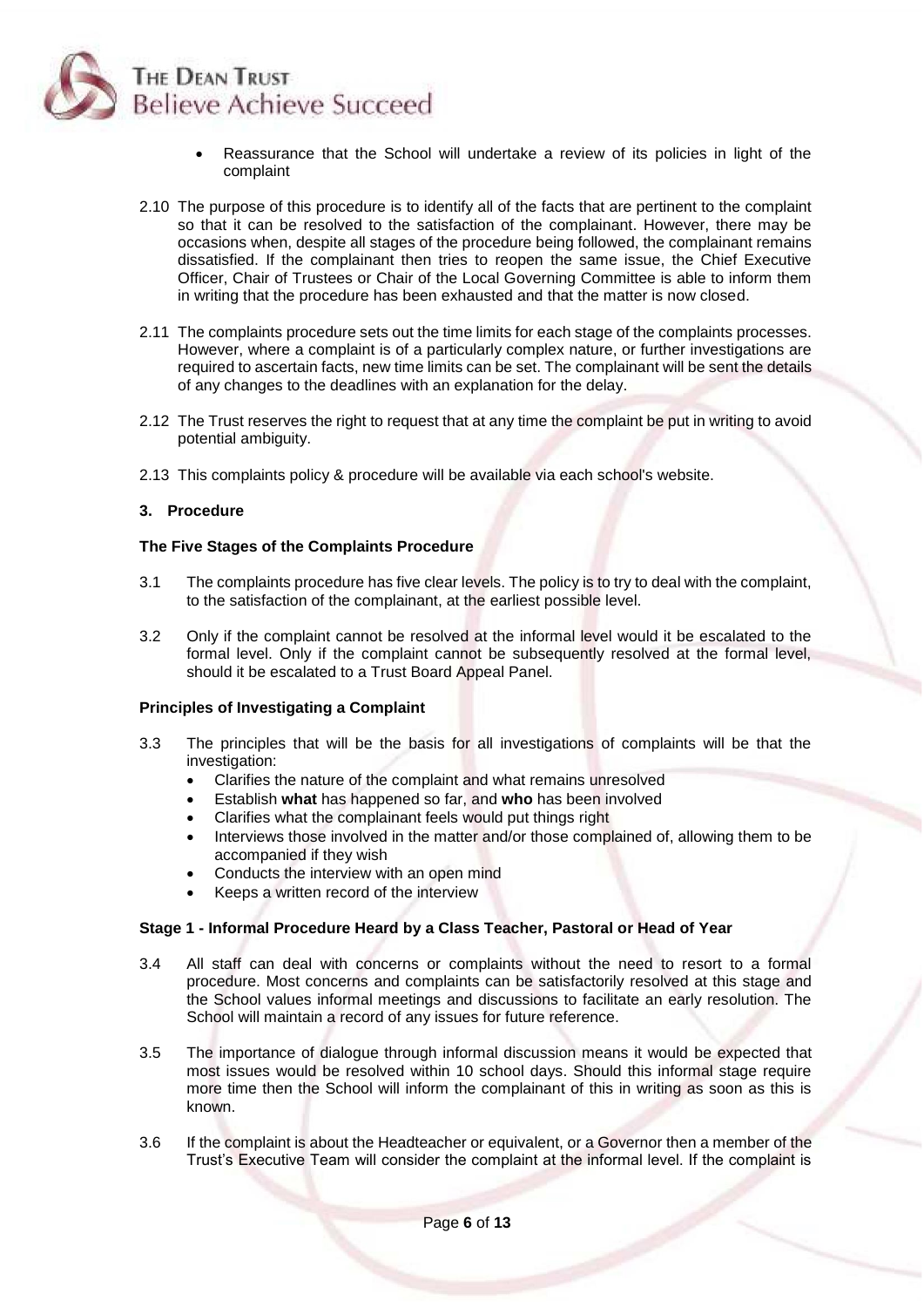

about the Chief Executive Officer or any member of the Executive Team then a member of the Trust Board will consider the complaint at the Informal level.

- 3.7 Should the initial discussions appear unlikely to resolve matters, either party may initiate a move to the next stage (Stage 2) of the procedure. A copy of the Trust's complaints policy will be forwarded to the complainant at this stage.
- 3.8 The complainant will be asked to complete the formal complaints form (Annex 2).

#### **Stage 2 — Formal Complaint Heard by Head of Department, Head of Year, Deputy Headteacher or Senior Leadership Team**

- 3.9 The Headteacher or equivalent will identify the appropriate member of staff to handle the formal complaint at Stage 2. If the complaint is very serious then the complaint handler, at their discretion, may escalate the procedure directly to Stage 3.
- 3.10 Where the complaint concerns the Headteacher or equivalent, or a Governor, the complainant will be referred to the Chief Executive Officer. The Chief Executive Officer will consider the complaint as a Stage 3 formal complaint. Where the complaint concerns the Chief Executive Officer, or any member of the Executive Team, the Chair of the Trust Board will consider the complaint as a Stage 3 formal complaint. In the event that the complaint cannot be resolved at Stage 3 then the complaint would be escalated to Stage 5.
- 3.11 Where the first approach is made to a Governor, the next step would be to refer the complainant to the Headteacher or Chief Executive Officer. Governors should not act unilaterally on an individual complaint outside the formal procedure or be involved at the early stages in case they are needed to sit on a panel at a later stage of the procedure.
- 3.12 The member of staff considering the complaint will ensure that a written acknowledgement is provided to the complainant within 5 school days of receiving a complaint. The acknowledgement will explain the School's complaints procedure and will give a target date for providing a response to the complaint, which should normally be within 10 school days. If the target date cannot be met, a letter should be written within 10 school days explaining the reason for the delay and providing a revised target date.
- 3.13 The member of staff considering the complaint will seek to communicate with all of the appropriate people in order to establish the facts relating to the complaint, if the information given on the complaints form necessitates this. This may include the complainant, staff and any other person.
- 3.14 Once all of the facts have been established the member of staff considering the complaint will then produce a written response to the complainant, or may wish to meet the complainant to discuss/resolve the matter directly.
- 3.15 A written response should contain an outline of the complaint and a summary of the response to the complaint including the decision reached and the reasons for it. Where appropriate this should also include what response the School will take to resolve the complaint. This may be by way of a general description e.g. 'Social Media Policy to be reviewed in next 14 days'
- 3.16 When the investigation has been concluded the complainant will be informed in writing of the outcome. This communication will also inform the complainant that should they wish the complaint to progress to the third stage of this procedure then they should send a written request stating this to the Headteacher within 10 school days of receiving the response.
- 3.17 If no further communication is received from the complainant within 10 working days it is deemed that the complaint has been resolved and is closed.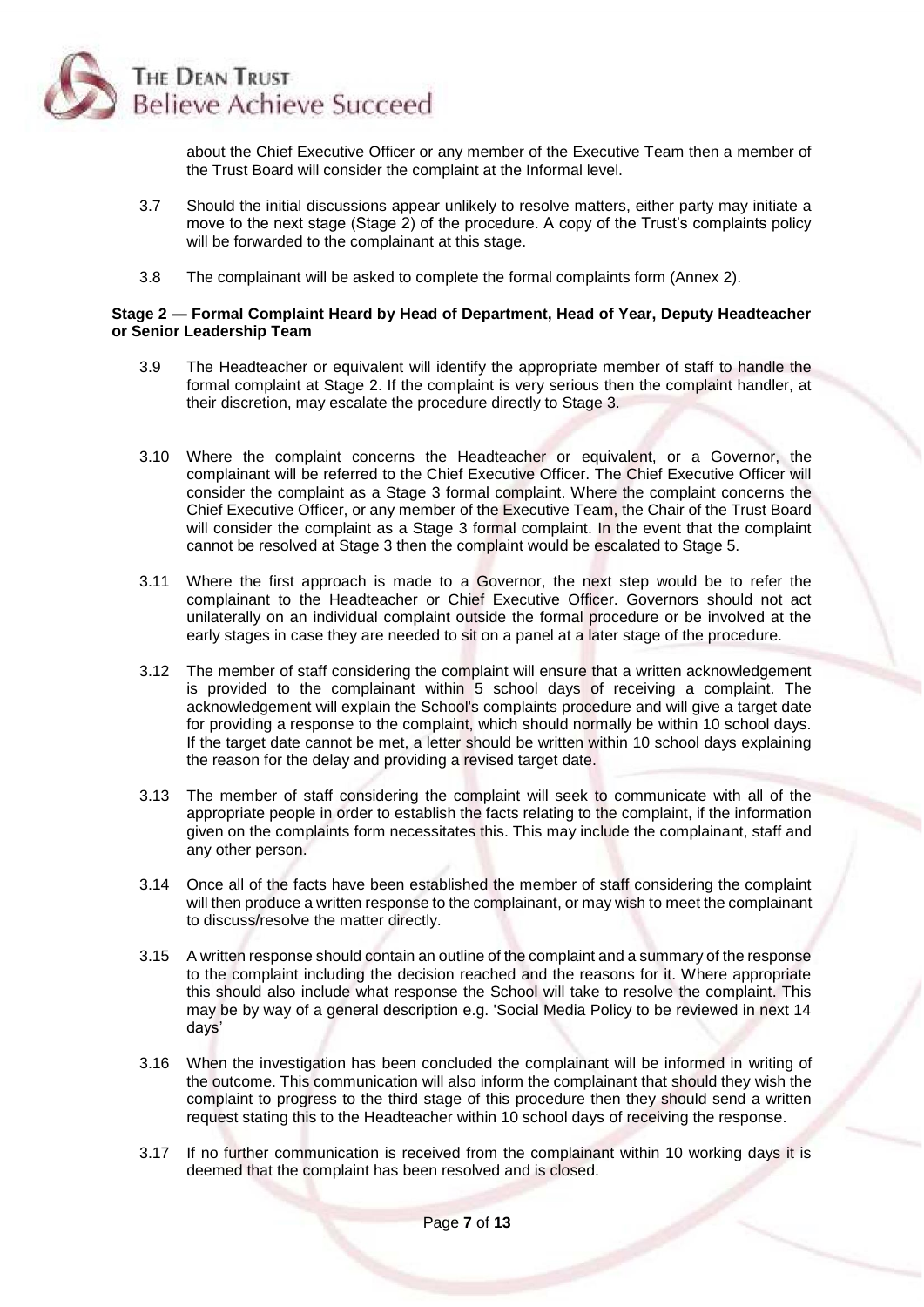

#### **Stage 3 — Formal Complaint Heard by the Headteacher or Equivalent**

- 3.18 If the complainant is dissatisfied with the way the complaint was handled at Stage 2, they may proceed to Stage 3. The Headteacher may delegate the task of collating the information to another staff member but not the decision on the action to be taken.
- 3.19 The same timings will apply as in Stage 2. A written acknowledgement will be provided to the complainant **within 5 school days** of receiving the request for the Headteacher to hear the complaint. The acknowledgement will give a target date for providing a response to the complaint, which should normally be **within 10 school days**. If the target cannot be met, a letter should be written **within 10 school days** explaining the reason for the delay and providing a revised target date.
- 3.20 The Headteacher will advise the complainant that should they not accept the findings, they can appeal by escalating the complaint in writing to the Clerk of the Trust Board within 10 school days.

### **Stage 4 — Complaint Reviewed by Executive Team Member**

- 3.21 The complainant should write to the Clerk of the Trust Board, requesting a review of the complaint.
- 3.22 A letter acknowledging receipt of the complaint must be sent **within 5 school days**, **with a full written response within 15 school days** of receiving it.
- 3.23 The Executive Team Member will advise the complainant that should they not accept the findings, they can appeal by escalating the complaint to Stage 5 within 10 school days.

#### **Stage 5 — Complaint Heard by the Trust Board Appeal Panel**

- 3.24 This is the final stage of the complaint procedure.
- 3.25 The Trust Board Appeal Panel will be chaired by a member of the Board of Trustees. The panel will be made up of between 3 to 5 people who were not directly involved in the matters detailed in the complaint. One panel member must be independent of the management and running of the school but may be a member of a local governing committee from a different school within the Trust.
- 3.26 If the complaint is about the Chief Executive Officer, any member of the Executive Team or a Trustee, then the Chair of Trust Board will hear the complaint at Stage 3. If the complainant is dissatisfied with the outcome at Stage 3 then a Trust Board Appeal Panel, made up of 3 to 5 members that have had no previous involvement with the complaint, will hear it. If the complaint is about the Chair, then the Vice Chair will hear it as a Stage 3 complaint. If the complainant is dissatisfied with the outcome at Stage 3 then a Trust Board Appeal Panel, made up of 3 to 5 members that have had no previous involvement with the complaint, will hear it.
- 3.27 Any party is entitled to call any person(s) directly involved in the complaint to act as witness, or support, at the Appeal Panel, subject to prior approval from the Chair. For clarity, a witness will be invited into the meeting to speak at the appropriate time and may not be required to remain for the entire proceedings. Those acting in support will be invited in for the duration of the proceedings and may only speak when invited to by the Chair/Panel.
- 3.28 The findings of the Trust Board Appeal Panel are final.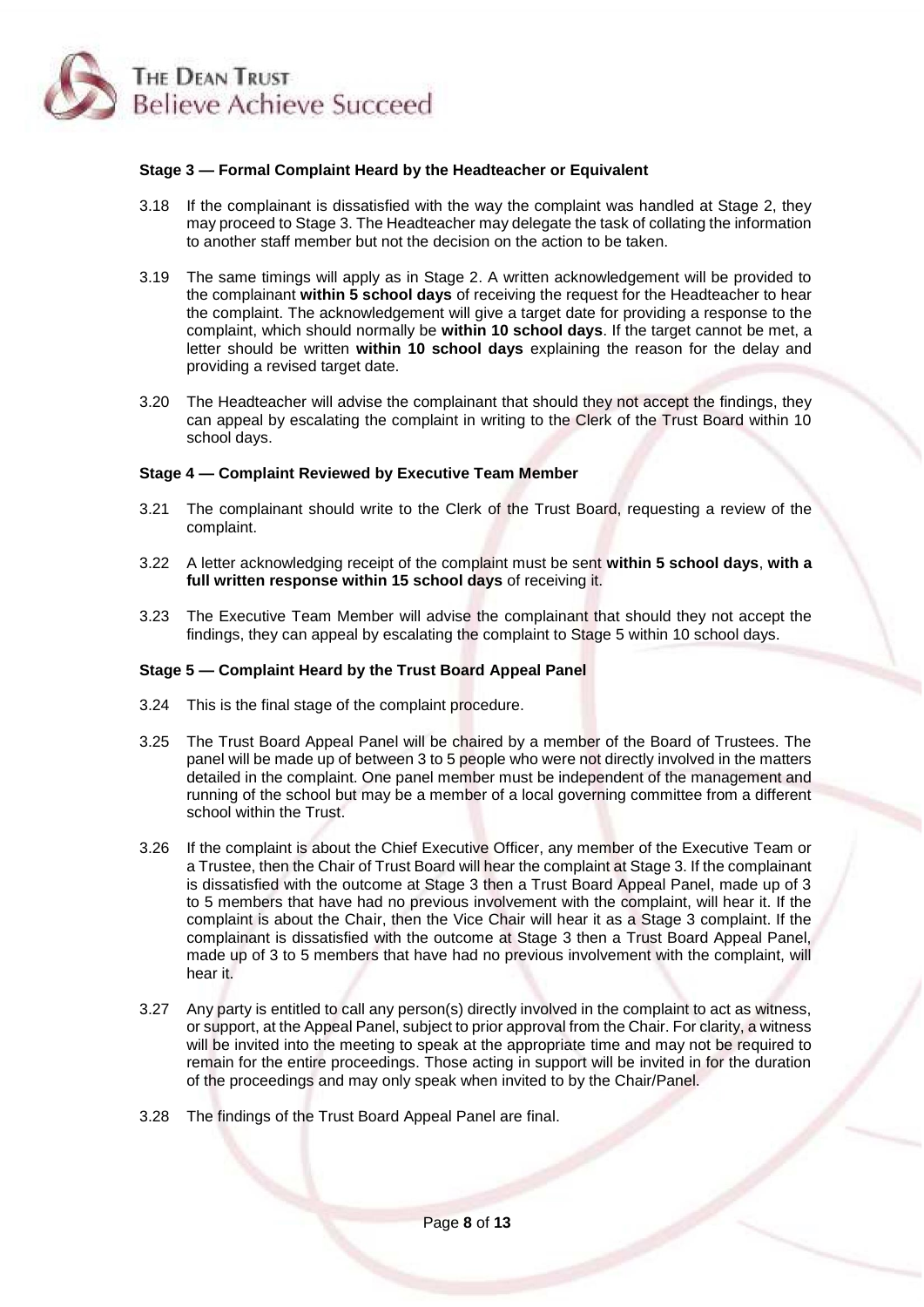

- 3.29 Intervention of parallel investigations relevant to the complaint by the Police or social services may cause variation to these time scales. Any such variation will be notified to the complainant.
- 3.30 The Clerk to the Trust Board will send a formal written response to the complainant, and where relevant the person complained about, within 10 working days.
- 3.31 The Clerk will ensure that the findings and recommendations of the panel will be available for inspection on the School premises by the proprietor and the head teacher

#### **Complaint Procedure Referred to Education Funding Agency**

3.32 If a complaint has been through all the stages of the Trust's complaints procedure but the complainant remains dissatisfied, they can ask the Education & Skills Funding Agency (ESFA) to review the handling of the complaint.

The ESFA will not normally reinvestigate the substance of complaints or overturn any decisions made by the school/Trust. They will consider whether the school/Trust has adhered to education legislation and any statutory policies connected with the complaint and whether they have followed Part 7 of the Education (Independent School Standards) Regulations 2014.

The complainant can refer their complaint to the ESFA online at: [www.education.gov.uk/contactus,](http://www.education.gov.uk/contactus) by telephone on: 0370 000 2288 or by writing to:

Academy Complaints and Customer Insight Unit

Education and Skills Funding Agency Cheylesmore House

5 Quinton Road

**Coventry** 

CV1 2WT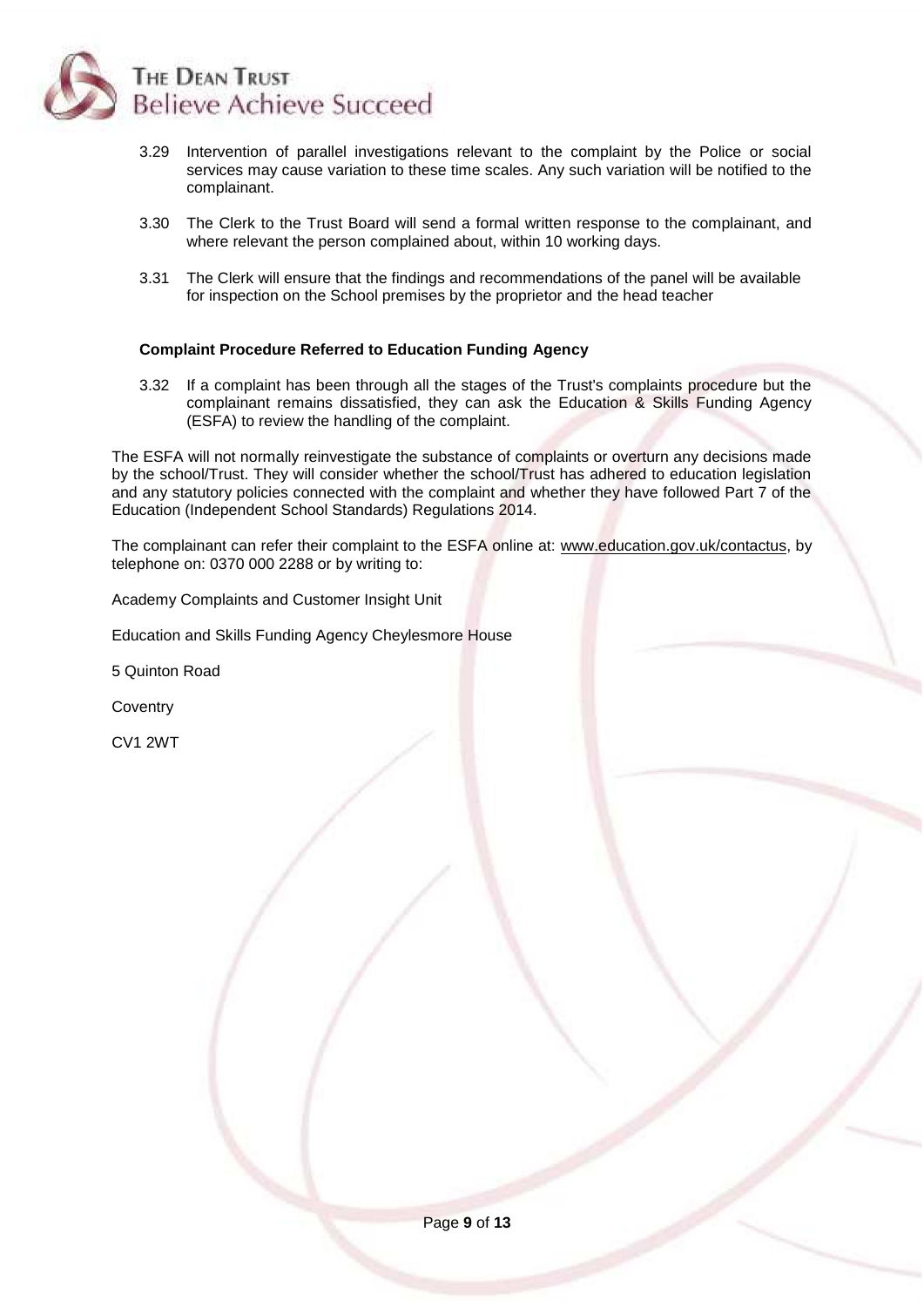

### **Annex 1 – Conduct of Trust Board Appeal Panel**

- 1. The Clerk to the Trust Board will write and inform the complainant, any witnesses and the panel of the date and location of the meeting at least **5 school days** in advance. The notification to the complainant will also inform them of the right to be accompanied to the meeting by a friend/ interpreter. Generally, we do not encourage either party to bring legal representatives to the committee meeting. However, there may be occasions when legal representation is appropriate and the Clerk must be notified in advance when this is the case. This information will then be shared will both parties and all witnesses. Representatives from the media are not permitted to attend. The letter will also explain how the meeting will be conducted and the complainant's right to submit further written evidence to the panel.
- 2. If the complainant rejects the offer of three proposed dates, without good reason, the Clerk will decide when to hold the meeting. It will then proceed in the complainant's absence on the basis of written submissions from both parties.
- 3. The meeting will be held in private. Electronic recordings of meetings or conversations are not normally permitted unless a complainant's own disability or special needs require it. Prior knowledge and consent of all parties attending must be sought before meetings or conversations take place. Consent will be recorded in any minutes taken.
- 4. The committee will not normally accept, as evidence, recordings of conversations that were obtained covertly and without the informed consent of all parties being recorded.
- 5. The committee will also not review any new complaints at this stage or consider evidence unrelated to the initial complaint to be included. New complaints must be dealt with from Stage 1 of the procedure.
- 6. The panel can:
	- i. Dismiss the complaint in whole or in part:
	- ii. Uphold the complaint in whole or in part;
	- iii. Decide on the appropriate action to be taken to resolve the complaint:
	- iv. Recommend changes to the School's systems or procedures to ensure that problems of a similar nature do not recur.
- 7. The individual members sitting on the appeal panel should bear the following in mind:
	- i. It is essential that the appeal hearing is independent and impartial. No member may sit on the panel if they have had a prior involvement in the complaint or in the circumstances surrounding it.
	- ii. The aim of the hearing, which needs to be held in private, will always be to resolve the complaint and achieve reconciliation between the School and the complainant. However, it has to be recognised the complainant might not be satisfied with the outcome if the hearing does not find in their favour. It may only be possible to establish the facts and make recommendations, which will satisfy the complainant that his or her complaint has been taken seriously.
	- iii. An effective panel will acknowledge that many complainants feel nervous and inhibited in a formal setting. Parents often feel emotional when discussing an issue that affects their child. The panel Chair will ensure that the proceedings are as welcoming as possible.
- 8. The Clerk to the Trust Board is the contact point for the complainant and will:
	- i. Set the date, time and venue of the hearing, ensuring that the dates are convenient to all parties and that the venue and proceedings are accessible;
	- ii. Collate any written material and send it to the parties in advance of the hearing;
	- iii. Meet and welcome the parties as they arrive at the hearing;
	- iv. Record the proceedings;
	- v. Notify all parties of the panel's findings and recommendations.

Page **10** of **13**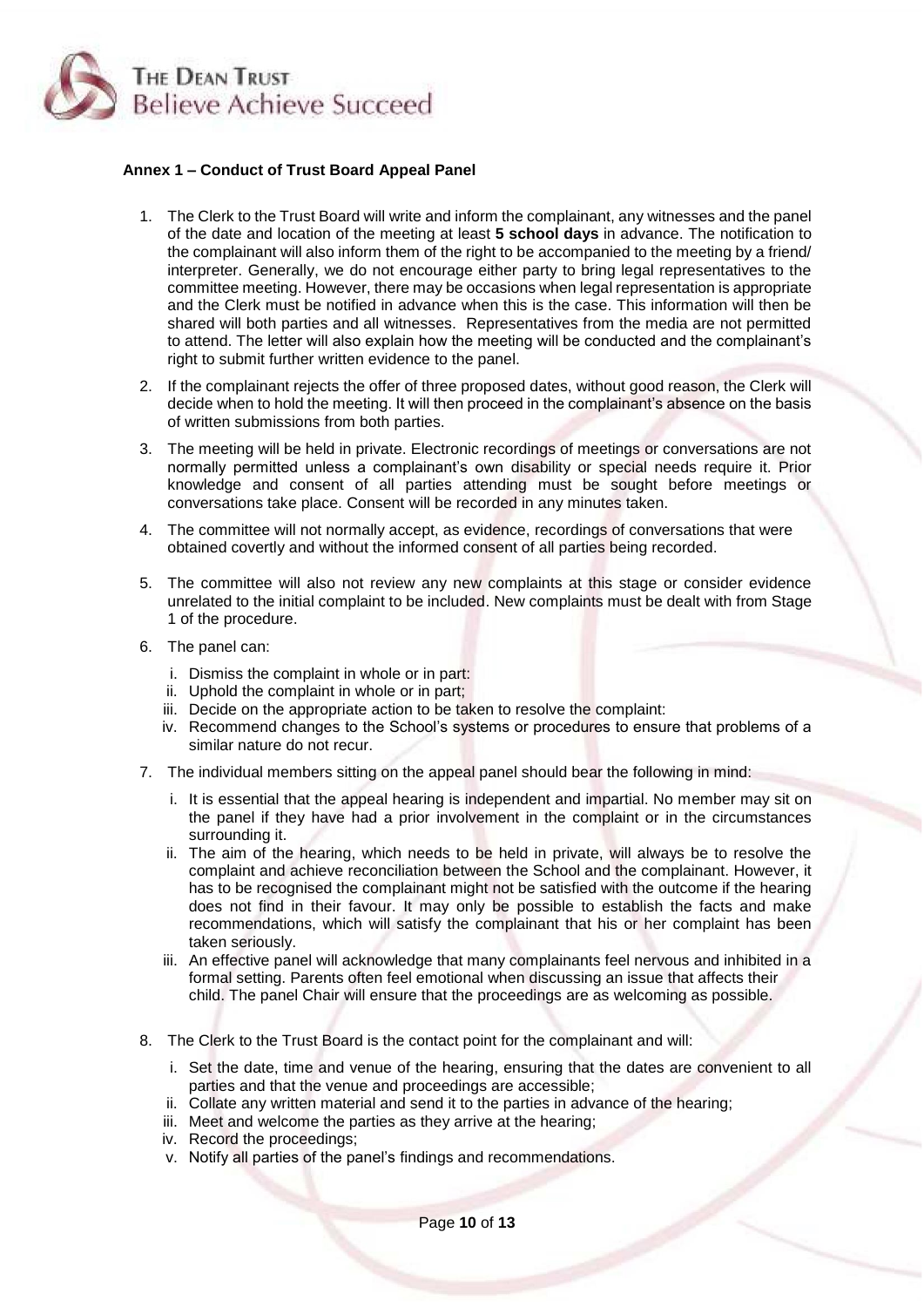

- 9. The Chair of the panel has a key role in ensuring that:
	- i. The remit of the panel is explained to all parties;
	- ii. Ensuring that all parties have the opportunity of putting their case without interruption;
	- iii. Parents and others who may not be used to addressing a formal panel are made to feel comfortable;
	- iv. The proceedings are fair and objective and employ the principles of natural justice.
- 10. The usual conduct of the meeting will be:
	- i. The Chair of the panel will welcome the complainant, introduce the panel members and explain the procedure.
	- ii. The Chair of the panel will invite the complainant to explain the complaint.
	- iii. The panel members may question the complainant about the complaint and the reasons why it has been made.
	- iv. The Headteacher / Executive Headteacher will be invited by the Chair of the panel to question the complainant about the complaint and why it has been made.
	- v. The Chair of the panel will invite the Headteacher / Executive Headteacher to make a statement in response to the complaint. At the discretion of the Chair of the panel the Headteacher / Executive Headteacher may invite members of staff directly involved in the complaint to supplement their response.
	- vi. The panel members may question the Headteacher / Executive Headteacher and/or members of staff about the response to the complaint.
	- vii. The Chair of the panel will allow the complainant to question the Headteacher / Executive Headteacher and/or members of staff about the response to the complaint.
	- viii. Any party has the right to call witnesses, subject to the approval of the Chair of the panel.
	- ix. The panel, the Headteacher / Executive Headteacher and the complainant have the right to question any such witness.
	- x. The Headteacher / Executive Headteacher will be invited by the Chair of the panel to make a final statement.
	- xi. The complainant will be invited by the Chair of the panel to make a final statement.
	- xii. The Chair of the panel will explain to the complainant and the Headteacher / Executive Headteacher that the decision of the panel will now be considered and a written decision will be sent to all parties within **10 school days**. The Chair of the panel will then ask all parties to leave except for members of the panel and the Clerk.
	- xiii. The panel will then consider the complaint and all the evidence presented and;
	- xiv. Reach a decision on the complaint and the reasons for it;
	- xv. Decide upon the appropriate action to be taken to resolve the complaint.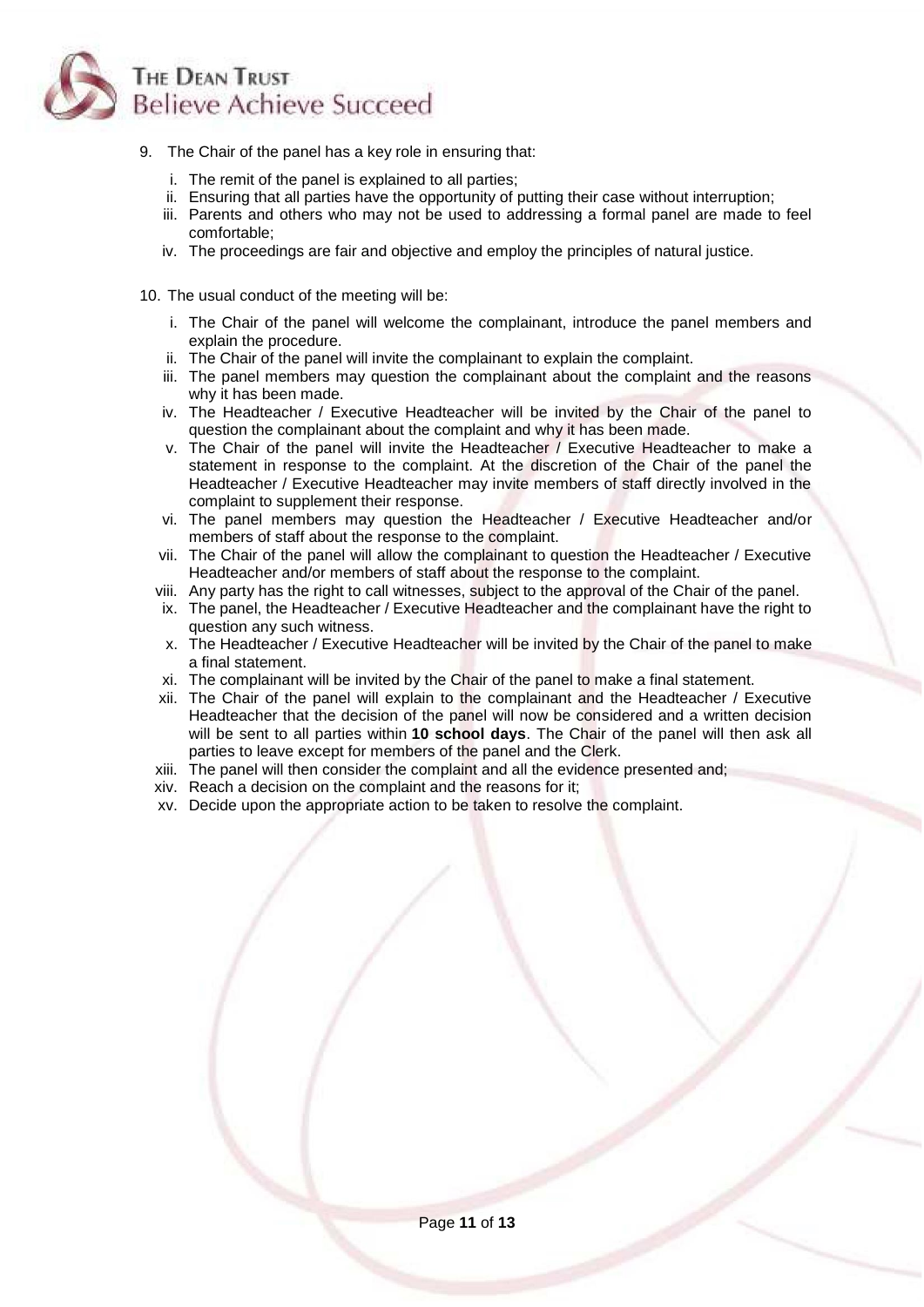

# **Annex 2 – Complaints Form**

**Please complete and return to the School who will acknowledge receipt and explain what action will be taken.**

**Please give concise details of your complaint, (including dates, names of witnesses etc…) to allow the matter to be fully investigated.**

**You may continue on separate paper, or attach additional documents if you wish.**

**Number of additional pages attached =** 

**What action, if any, have you already taken to try and resolve your complaint. (Who did you speak to and what was the response?)**